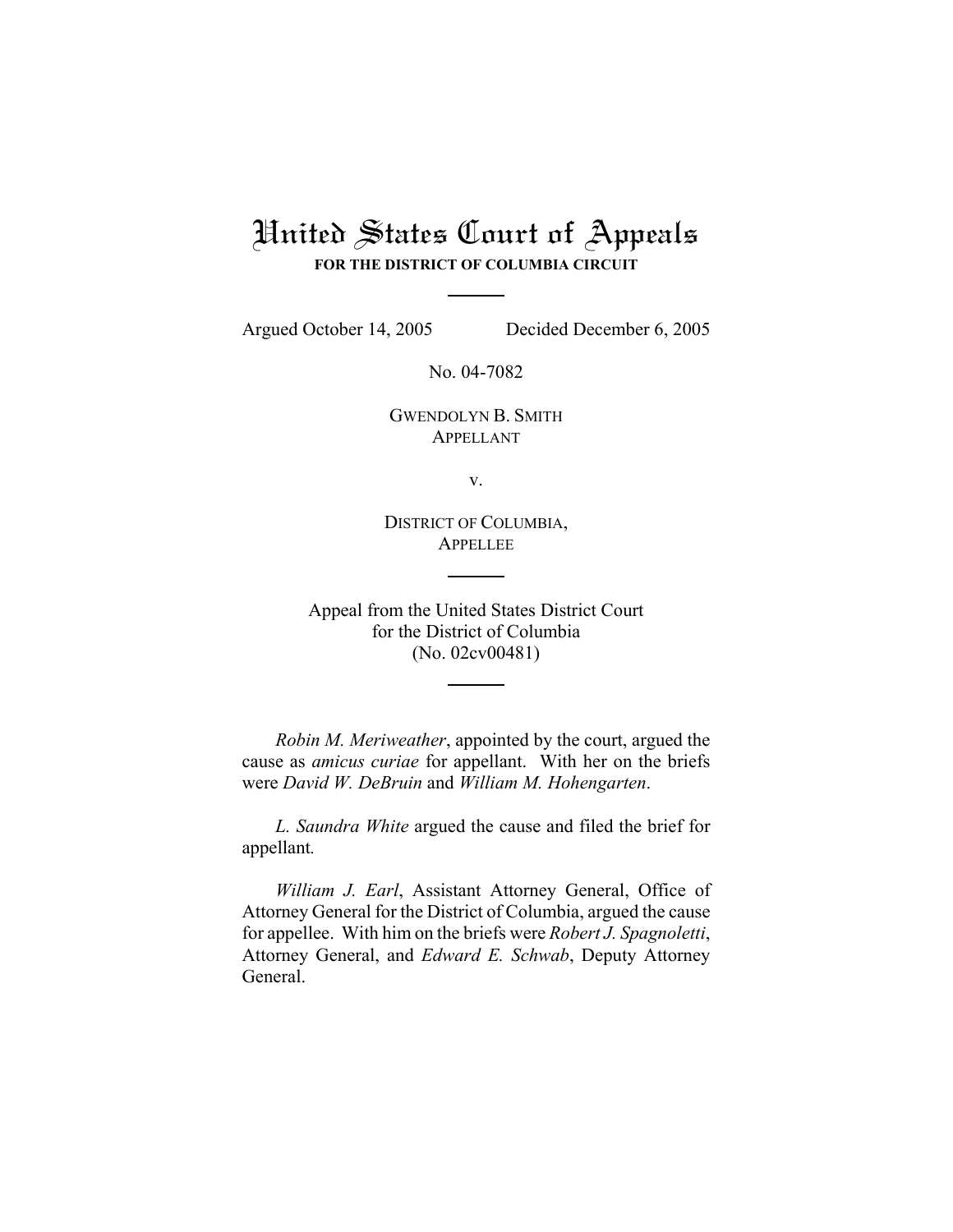Before: TATEL and BROWN, *Circuit Judges*, and EDWARDS, *Senior Circuit Judge*. 1

Opinion for the Court filed by *Circuit Judge* BROWN.

BROWN, *Circuit Judge*: Gwendolyn Smith, a former employee of the District of Columbia's Department of Mental Health (DMH), filed suit against the District, claiming she was the victim of discrimination and retaliation under the Americans with Disabilities Act (ADA). The district court granted summary judgment to the District on both claims; Smith now appeals. We find the district court properly granted summary judgment on Smith's retaliation claim but abused its discretion by granting the District's late motion for summary judgment on the discrimination claim. We therefore remand the case for trial on the discrimination claim.

I

Smith worked for the DMH as a mental health specialist for over thirty years. During her service in the Gulf War, Smith was diagnosed with a bacterial infection; the treatment for this condition led to diabetes and hypertension. Smith also suffered back and shoulder injuries. After returning to work in June 1994, she informed her supervisors at the DMH of her disabilities and was given a handicapped parking space and permitted to change her work schedule to start at 10:00 a.m. rather than 8:15 a.m.

In Smith's role as a mental health specialist at the DMH, she had to make home visits to patients; this requirement was always part of her job description, but the required frequency of visits increased in 2000. Smith claims her disability prevents her

 $<sup>1</sup>$  Senior Circuit Judge Edwards was in regular active service</sup> at the time of oral argument.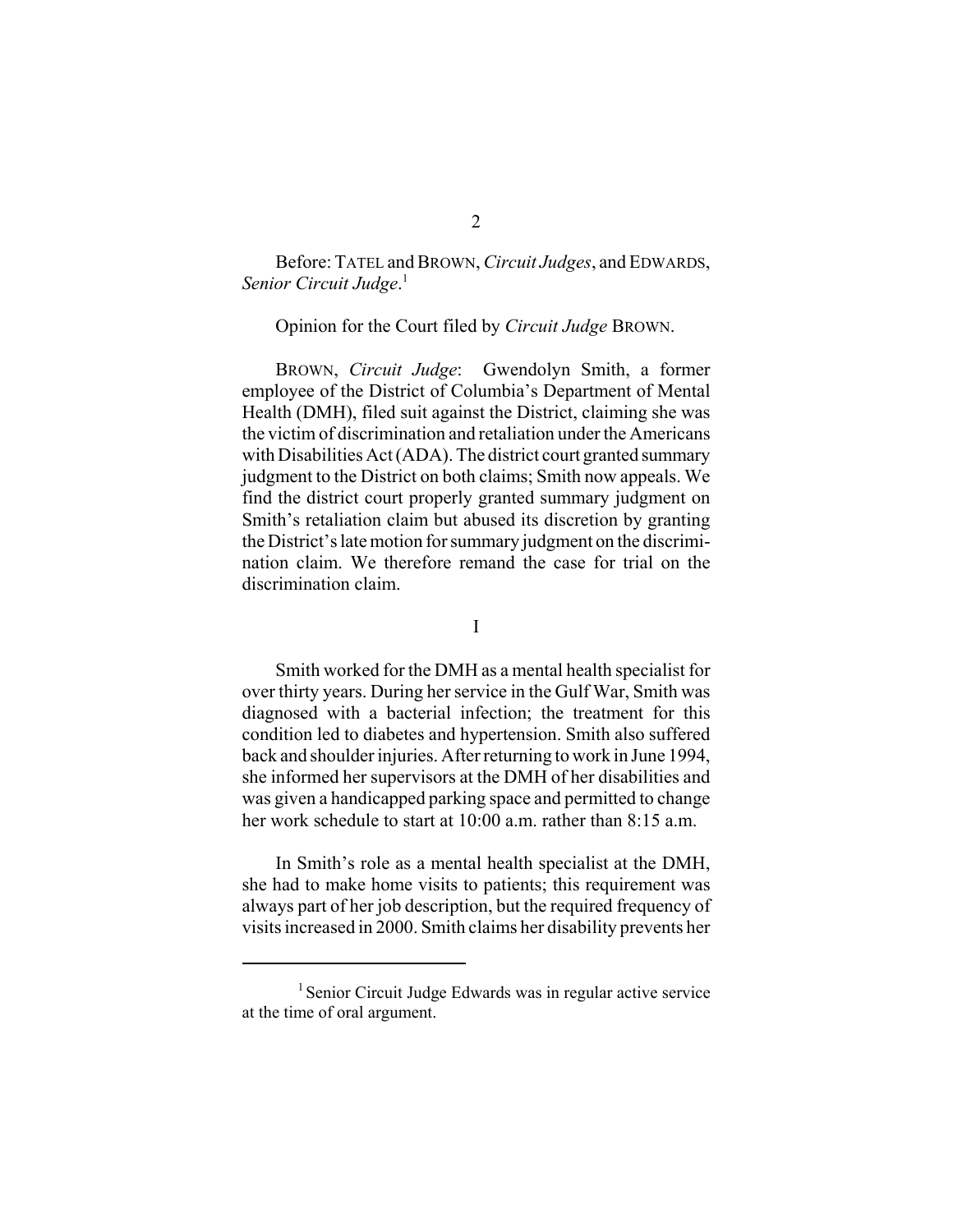from making "frequent trips up and down stairs" or "getting in and out of vehicles constantly," and because of these restrictions, she is physically able to make only occasional home visits to patients.

On May 16, 2000, Smith filed a complaint with the D.C. Office of Human Rights and the Equal Employment Opportunity Commission (EEOC), alleging the DMH had discriminated against her by denying her a reasonable accommodation of her disability. In the section of the complaint form designated "cause of discrimination," Smith checked the boxes for "Retaliation" and "Disability." In part, Smith's complaint stated she "believe[d] that [she had] been discriminated against because of [her] disability, in violation of the Americans with Disabilities Act of 1990, as amended." The EEOC dismissed her complaint and issued a "right to sue" letter on November 20, 2000, informing her that she had 90 days to file suit.

On January 3, 2001, Smith requested additional accommodations, including not being counted as "absent without leave" for time she missed, as well as being excused from home visits. On March 12, 2001, a DMH director noted Smith's patients had not been receiving home visits over the previous three months and found this "unacceptable." Smith informed the DMH she was unable to make home visits due to her disability; all of her patients were then assigned to other employees. Later that month, the District sent Smith a letter stating that "conducting 'home visits' [was] an essential function of [her] position." The District found her to be an "individual with a disability,"<sup>2</sup> and thus entitled to reasonable accommodations, but concluded there

<sup>&</sup>lt;sup>2</sup>We express no opinion as to whether Smith's health problems qualify her as disabled under the ADA. This question will have to be resolved on remand.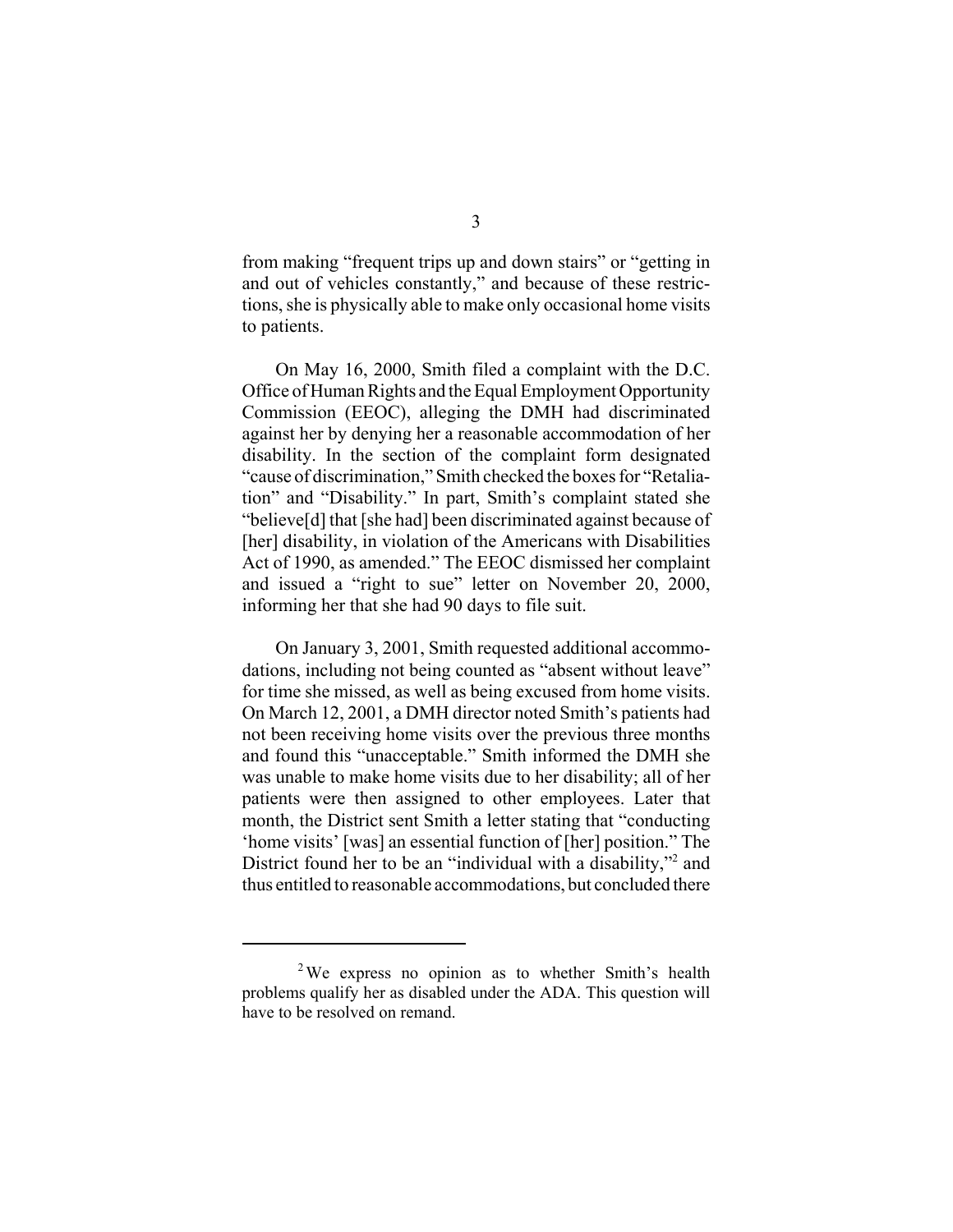were "[n]o [p]robable [g]rounds to support a finding that [her] rights in the workplace [were] being violated."

The DMH also filed disciplinary charges against Smith based on her refusal to acknowledge Kevin Martin as her designated supervisor. Smith admitted that she would not accept Martin as her supervisor, claiming he lacked the educational background to give her instructions. Smith stated that if she was given an instruction she viewed as "wrong," she would not comply: "I don't come out and say, no, I'm not going to do it. I just don't do it."

On June 14, 2001, the DMH ordered Smith to report for a 120-day detail at the Comprehensive Psychiatric Emergency Program's (CPEP) Crisis Hotline at D.C. General Hospital. Smith informed the DMH she would be unable to report to the CPEP, claiming the hospital was too far from her home and driving there would "compromise [her] health and place [her] in a position for potential and/or imminent severe medical complications." On July 9, 2001, the DMH notified Smith she had no accumulated leave time available and that it was instituting disciplinary measures against her. On August 14, 2001, the DMH denied Smith's request for an advance of 328 hours of sick leave because regulations did not allow such a large advance and informed her she was going to be terminated. The stated grounds for her removal were "insubordination" (i.e., "refusal to carry out assigned duties and responsibilities"), "inexcusable neglect of duty" (i.e., "negligence in performing official duties, including failure to follow verbal or written instructions"), and "insubordination and discourteous treatment" (i.e., "knowingly making false or unfounded face-to-face and written discourteous statements concerning [her] immediate supervisor").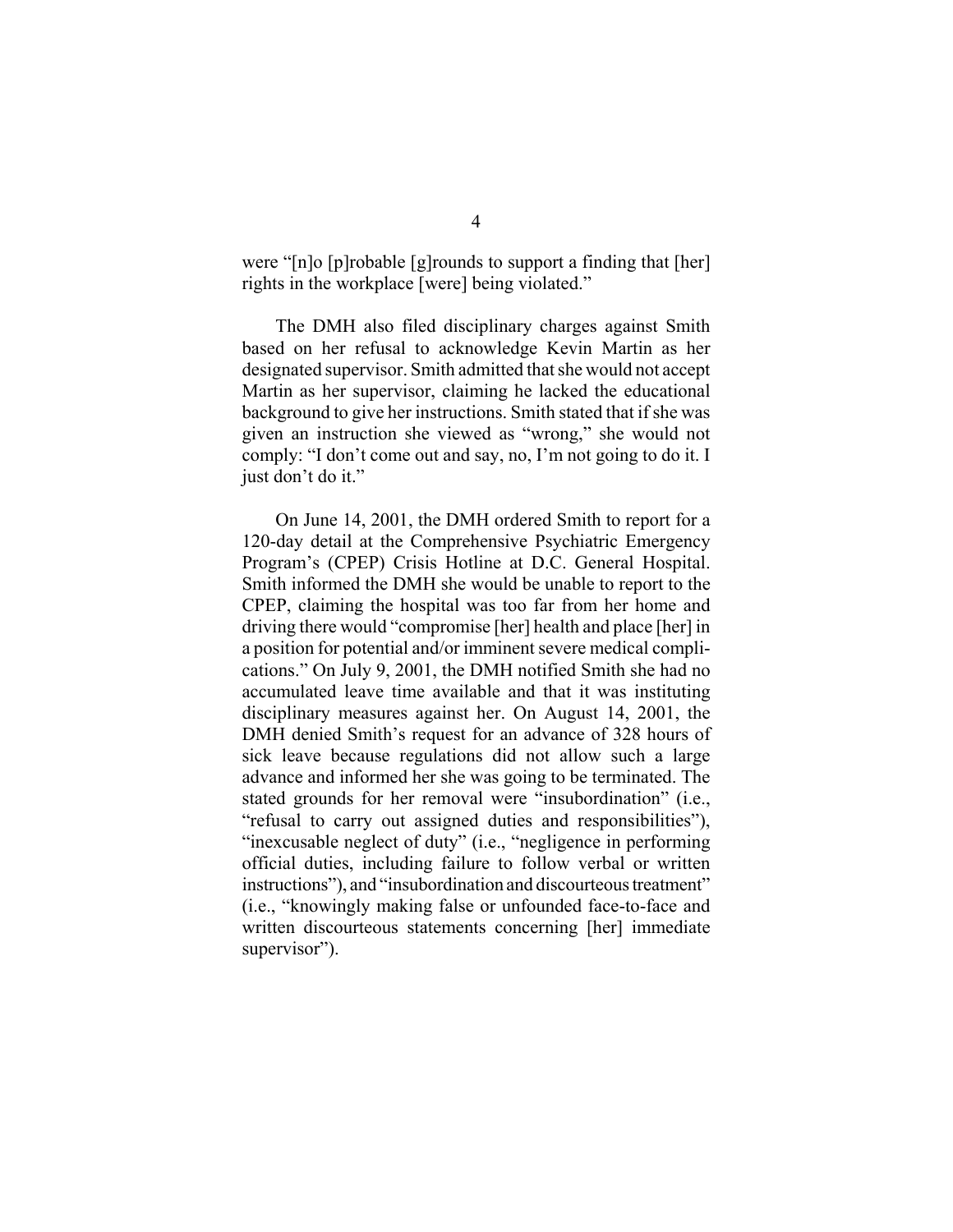On October 22, 2001, after the 120-day detail to CPEP would have ended, Smith notified the DMH that she was ready and medically able, given accommodations, to return to work. She was not given another assignment, however, and filed another complaint with the D.C. Office of Human Rights and the EEOC on November 23, 2001. In the section of the complaint form designated "cause of discrimination," Smith again checked the boxes for "Retaliation" and "Disability." Smith alleged that since she filed her first EEOC complaint, the District had "retaliated against [her] by not allowing [her] a reasonable accommodation for [her] disability." On December 18, 2001, the EEOC dismissed Smith's complaint and issued her another "right to sue" letter, stating that she had 90 days to file suit. Smith retired from the DMH before disciplinary actions were finalized.

Smith filed suit in the United States District Court for the District of Columbia on March 15, 2002, alleging disability discrimination and retaliation in violation of the ADA.<sup>3</sup> The District moved for summary judgment on both claims. The district court denied the motion with respect to the discrimination claim, finding genuine issues of material fact as to whether home visits were essential to Smith's job and whether a reasonable accommodation was possible. *Smith v. District of Columbia*, 271 F. Supp. 2d 165, 172 (D.D.C. 2003) (*Smith I*). However, the court granted summary judgment to the District on the

<sup>&</sup>lt;sup>3</sup> In her complaint, Smith claimed the District's acts violated 42 U.S.C. § 2000e-5 *et seq.* (part of Title VII of the Civil Rights Act of 1964) and 42 U.S.C. § 12101 *et seq.* (the ADA). We note that the parties have at times referred to Smith's retaliation claim as arising under Title VII and at other times as arising under the ADA. As Smith alleges that she was retaliated against for filing a complaint of *disability* discrimination, we analyze her retaliation claim under the ADA, namely 42 U.S.C. § 12203(a).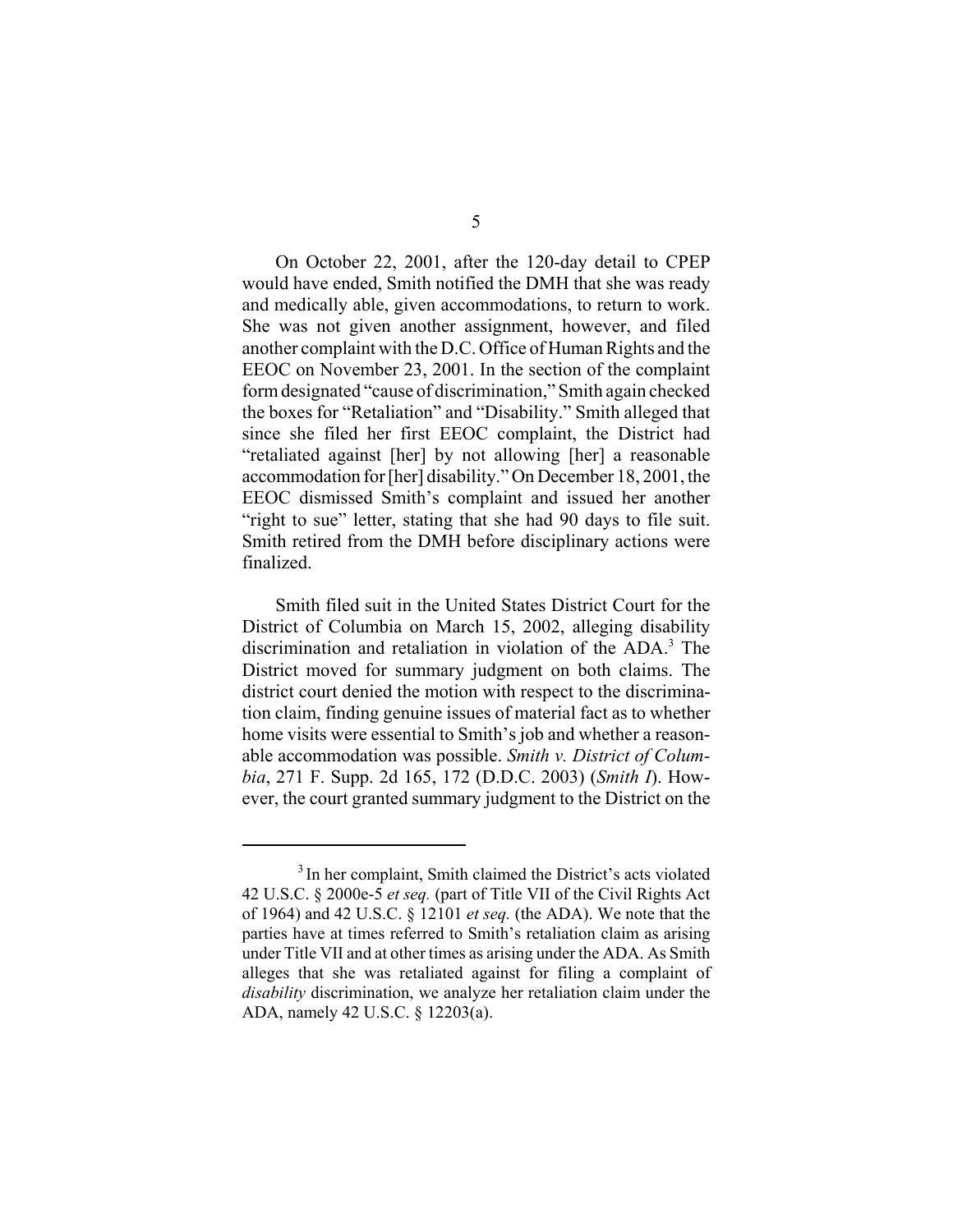retaliation claim, finding Smith had not established a prima facie case. *Id.* at 173. The court found her temporary reassignment to CPEP was not an adverse action, and Smith did not present "a single reason or scrap of evidence permitting the inference" that her request for sick leave was denied as retaliation rather than because her request exceeded the amount allowed by regulation.  $Id<sup>4</sup>$ 

The district court had set December 27, 2002, as the deadline for the District to file motions for summary judgment. On April 9, 2004, ten days before the scheduled start of trial, the District again moved for summary judgment, arguing Smith's disability discrimination claim should be dismissed as untimely. The district court granted the motion on April 19, 2004, finding Smith had 90 days after the EEOC sent her first "right to sue" letter to file suit on her disability discrimination claim, but that she had waited almost 16 months to do so. *Smith v. District of Columbia*, No. 02cv00481, 2005 WL 488824, at \*1 (D.D.C. Feb. 28, 2005) (unpublished opinion) (*Smith III*). The district court also found Smith's second EEOC complaint alleged only retaliation, not disability discrimination; thus, it held that Smith had not exhausted her administrative remedies with respect to

<sup>&</sup>lt;sup>4</sup>The District later moved for summary judgment on the discrimination claim for a second time, arguing that Smith had submitted a "Total and Permanent Disability Cancellation Request" to the Federal Family Education Loan Program. *Smith v. District of Columbia*, 295 F. Supp. 2d 53 (D.D.C. 2003) (*Smith II*). In that request, Smith had certified she was "totally and permanently disabled, rendering her unable to work, even on a limited basis." *Id*. at 54 (internal quotation marks omitted). The District claimed this statement was incompatible with Smith's current claim that she could still perform the essential functions of her job. *Id.* at 54-55. The district court denied the motion, holding that Smith was not estopped by her previous statement, as the loan cancellation request had not been approved. *Id.* at 55-56.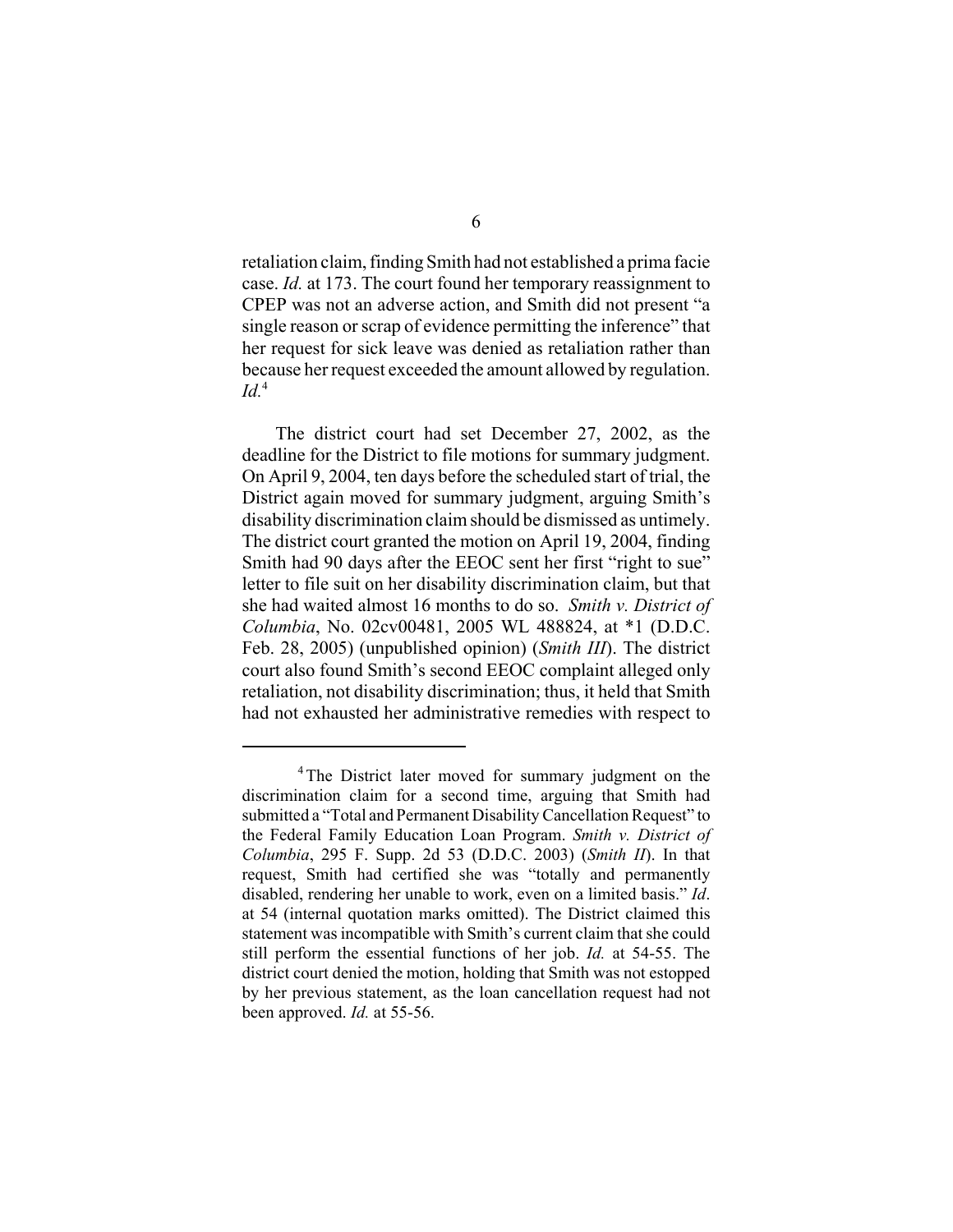her attempt to renew her claim of disability discrimination. *Id.* at \*2-3. Although Smith protested the District's late filing, the trial court concluded the District's "dilatoriness . . . [did] not amount to the kind of delay and 'game playing' that have led the courts to hold that the defendant has waived the failure to exhaust defense." *Id.* at \*3. At the same time, the district court attempted to "cure the prejudice [Smith] suffered without nullifying the congressional policy . . . that the courts enforce the procedural requirements Congress mandated" in the ADA. Id. "All of the fees and costs generated since the District's filing of its answer were completely unnecessary," the district court reasoned, as the District could have moved to dismiss the complaint at that early point; hence, the district court ordered the District to pay all costs and attorney's fees incurred by Smith since that point, except those incurred in response to this final motion. *Id.*

## II

As a preliminary matter, we find that we have jurisdiction to hear Smith's appeal. After the district court granted summary judgment on Smith's disability discrimination claim, the parties filed several motions contesting the costs and attorney's fees and asking for reconsideration. Smith also filed a notice of appeal. The District then filed a motion in this court requesting that we hold the case in abeyance pending the resolution of the district court motions. We denied the District's motion but directed the parties to address this jurisdictional issue further in their briefs. As the District now concedes, none of the relevant motions was filed in the district court within ten days after the grant of summary judgment, as Federal Rule of Civil Procedure 59(e) requires. Hence, the motions were not timely, and do not affect the timeliness of Smith's notice of appeal. *See* Fed. R. App. P. 4(a).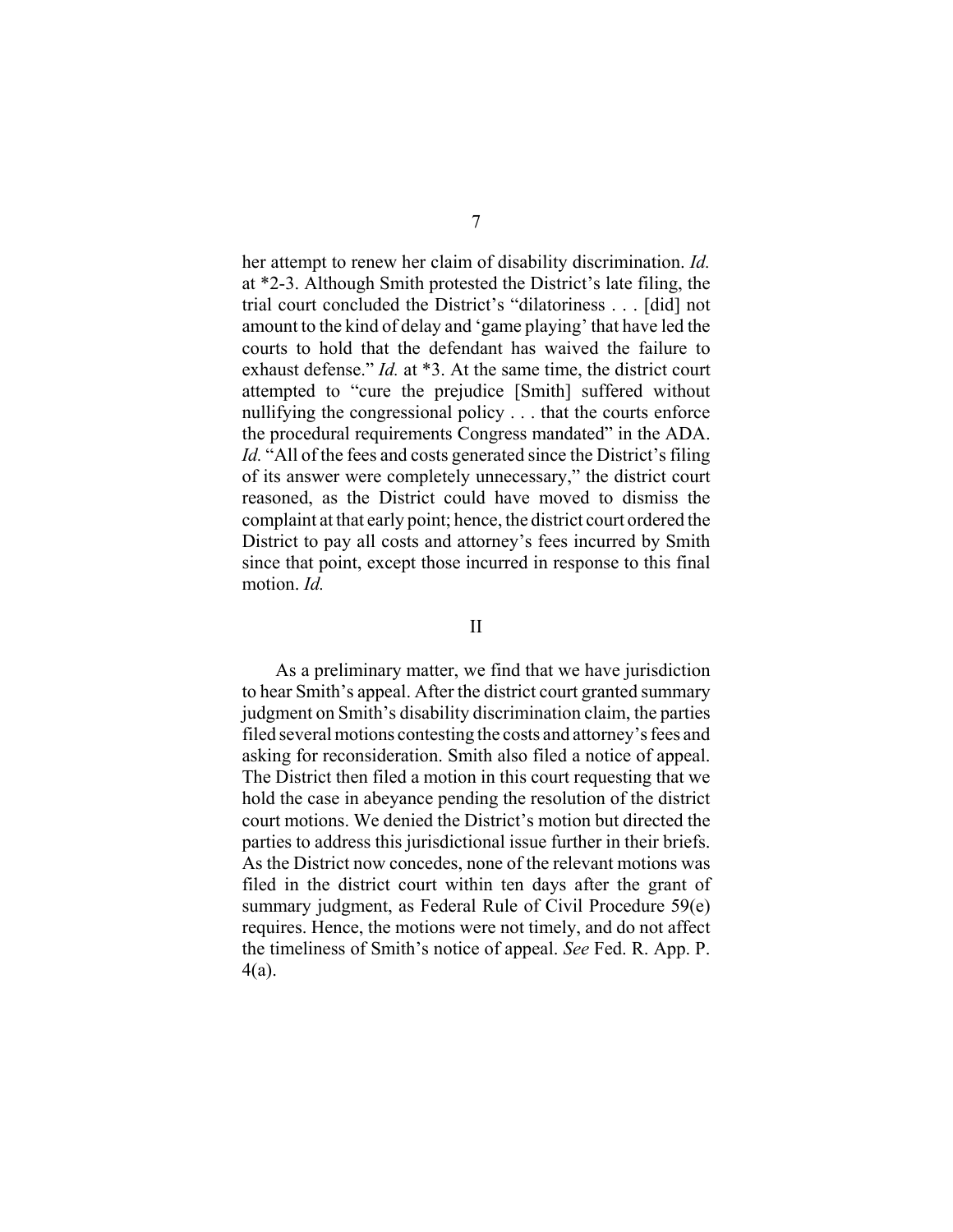We review de novo the district court's decision to grant summary judgment. *See Haynes v. Williams*, 392 F.3d 478, 481 (D.C. Cir. 2004). We affirm only if, viewing the evidence in the light most favorable to Smith, no reasonable jury would find in her favor. *See Murray v. Gilmore*, 406 F.3d 708, 713 (D.C. Cir. 2005).

Employers may not retaliate against employees who file complaints of disability discrimination under the ADA. *See* 42 U.S.C. § 12203(a). In analyzing Smith's retaliation claim, we use the burden-shifting framework established by the Supreme Court in *McDonnell Douglas Corp. v. Green*, 411 U.S. 792 (1973). Although the framework was developed for Title VII cases, our sister circuits have all accepted its application to ADA retaliation suits under § 12203(a), as we do now. *See Brown v. City of Tucson*, 336 F.3d 1181, 1186-87 (9th Cir. 2003); *New England Health Care Employees Union v. R.I. Legal Servs.*, 273 F.3d 425, 429 (1st Cir. 2001); *Rhoads v. FDIC*, 257 F.3d 373, 391-92 (4th Cir. 2001); *Shaner v. Synthes*, 204 F.3d 494, 500 (3d Cir. 2000); *Silk v. City of Chicago*, 194 F.3d 788, 799 (7th Cir. 1999); *Amir v. St. Louis Univ.*, 184 F.3d 1017, 1025 (8th Cir. 1999); *Sarno v. Douglas Elliman-Gibbons & Ives, Inc.*, 183 F.3d 155, 159 (2d Cir. 1999); *Walborn v. Erie County Care Facility*, 150 F.3d 584, 588-89 (6th Cir. 1998); *Sherrod v. Am. Airlines, Inc.*, 132 F.3d 1112, 1121-22 (5th Cir. 1998); *Stewart v. Happy Herman's Cheshire Bridge, Inc.*, 117 F.3d 1278, 1287 (11th Cir. 1997); *Morgan v. Hilti, Inc.*, 108 F.3d 1319, 1323 (10th Cir. 1997); *see also Brown v. Brody*, 199 F.3d 446, 456 n.10 (D.C. Cir. 1999) ("Courts of appeals routinely apply the same standards to evaluate Title VII claims as they do ADA claims, ADEA claims, and even ERISA claims.").

III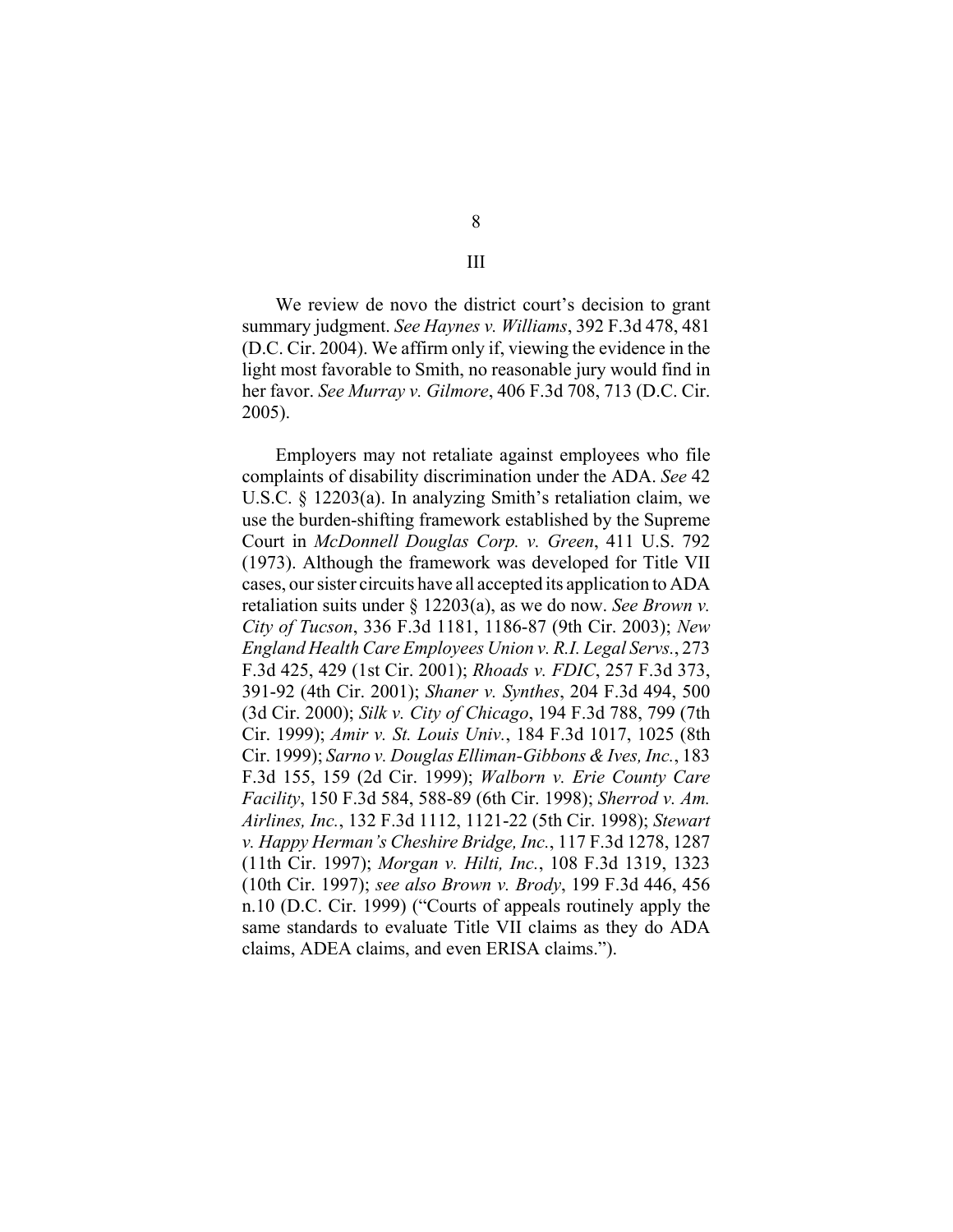Under this framework, the plaintiff must establish the three elements of a prima facie case of retaliation: first, that she "engaged in protected activity"; second, that she "was subjected to adverse action by the employer"; and third, that "there existed a causal link between the adverse action and the protected activity." *Jones v. Wash. Metro. Area Transit Auth.*, 205 F.3d 428, 433 (D.C. Cir. 2000) (internal quotation marks and citations omitted). "Such a showing raises 'a rebuttable presumption of unlawful discrimination' and shifts to the defendant the burden to 'rebut the presumption by asserting a legitimate, non-discriminatory reason for its actions.'" *Id.* (citations omitted). If the defendant does so, "the *McDonnell Douglas* framework disappears, and we must decide whether a reasonable jury could infer intentional discrimination" from the plaintiff's prima facie case and any other evidence the plaintiff offers to show that the actions were discriminatory or that the nondiscriminatory justification was pretextual. *Murray*, 406 F.3d at 713.

Clearly, Smith engaged in a statutorily-protected activity when she filed her first EEOC complaint. *See Holbrook v. Reno*, 196 F.3d 255, 263 (D.C. Cir. 1999). Smith claims the District took adverse actions against her by detailing her to CPEP, denying her request for advance sick leave, and effectively suspending her and forcing her to retire. Assuming, without deciding, that these acts do qualify as "adverse actions," and that a causal connection between her EEOC complaint and the District's actions did exist, Smith's case still fails under the *McDonnell Douglas* framework. The District presented legitimate, non-discriminatory reasons for its actions: it detailed Smith to CPEP in an attempt to give her a position that would not require home visits; it denied her request for advance sick leave because she requested more leave than regulations allowed; and it instituted disciplinary actions against her in response to her negligence and insubordination (including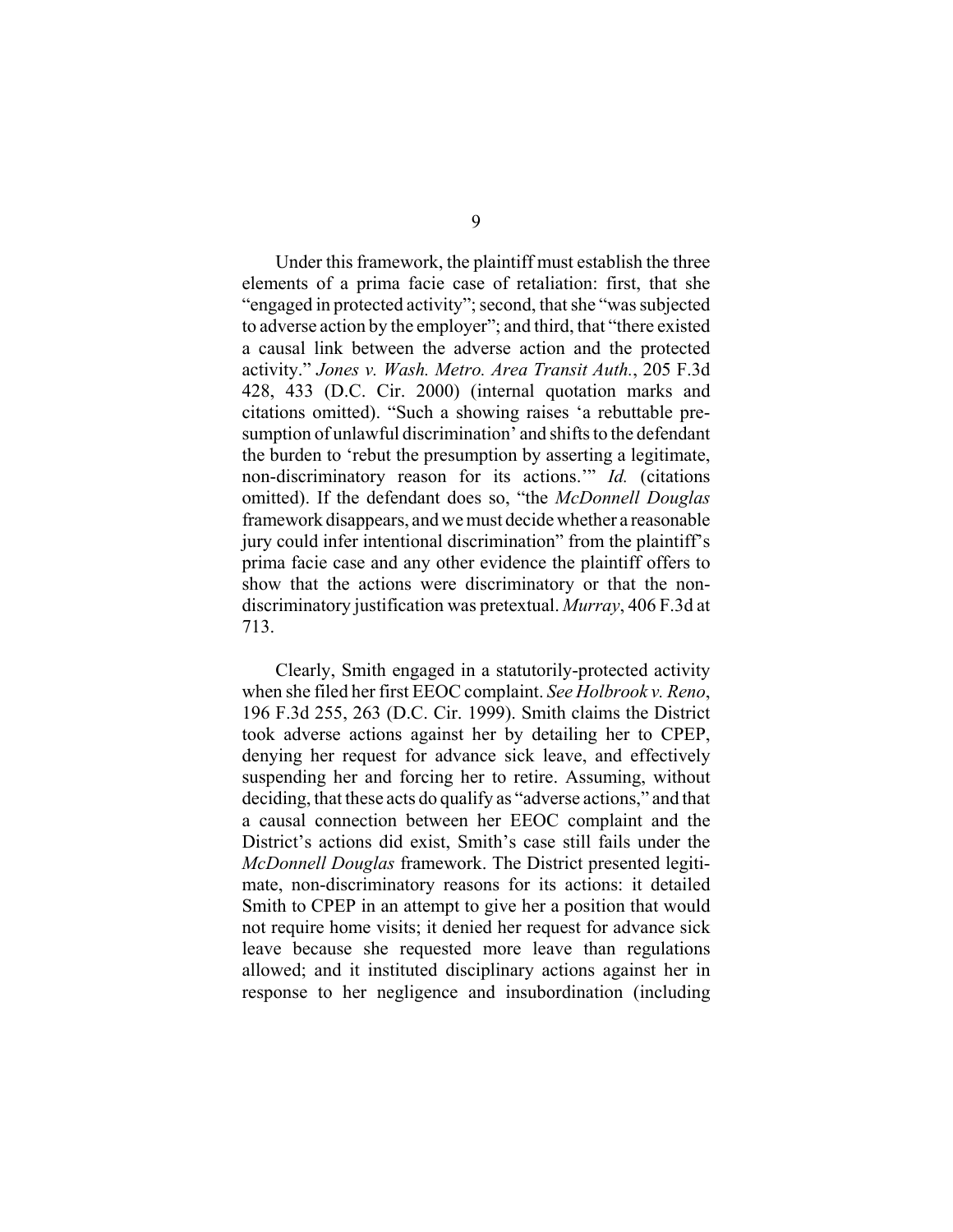discourteous treatment of her supervisor). Smith did not provide evidence on which a reasonable jury could conclude that these proffered justifications were mere pretext and that discriminatory animus motivated the District's actions. The District's nondiscriminatory justifications for its actions remain completely unrebutted. Therefore, summary judgment was properly granted on Smith's retaliation claim.

## IV

The same cannot be said of Smith's disability discrimination claim. Smith argues that the district court abused its discretion in entertaining the District's late motion for summary judgment. The District filed its third motion for summary judgment on April 9, 2004, contending that Smith's disability discrimination claim was not timely, as she did not file it in the district court within 90 days after her first "right to sue" letter was issued. Although the District concedes it never moved for an extension of the December 27, 2002, deadline for filing summary judgment motions, the district court granted the late motion without discussing the lack of a request for an extension.

Federal Rule of Civil Procedure 6(b) governs extensions of time for various filings with the trial court. When a court sets a deadline, the court may, for cause, exercise its discretion "upon motion made after the expiration of the specified period" and permit the belated action "where the failure to act was the result of excusable neglect." Fed. R. Civ. P. 6(b). In *Lujan v. National Wildlife Federation*, the Supreme Court noted the distinction between this provision and Rule 6(b)(1), which allows a court to grant an extension if a "request" is made before the time for filing expires. 497 U.S. 871, 896 n.5 (1990). By contrast, the Court emphasized that post-deadline extensions may be granted only "for cause shown" and "upon motion." *Id.* at 896. Any post-deadline motion "must contain a high degree of formality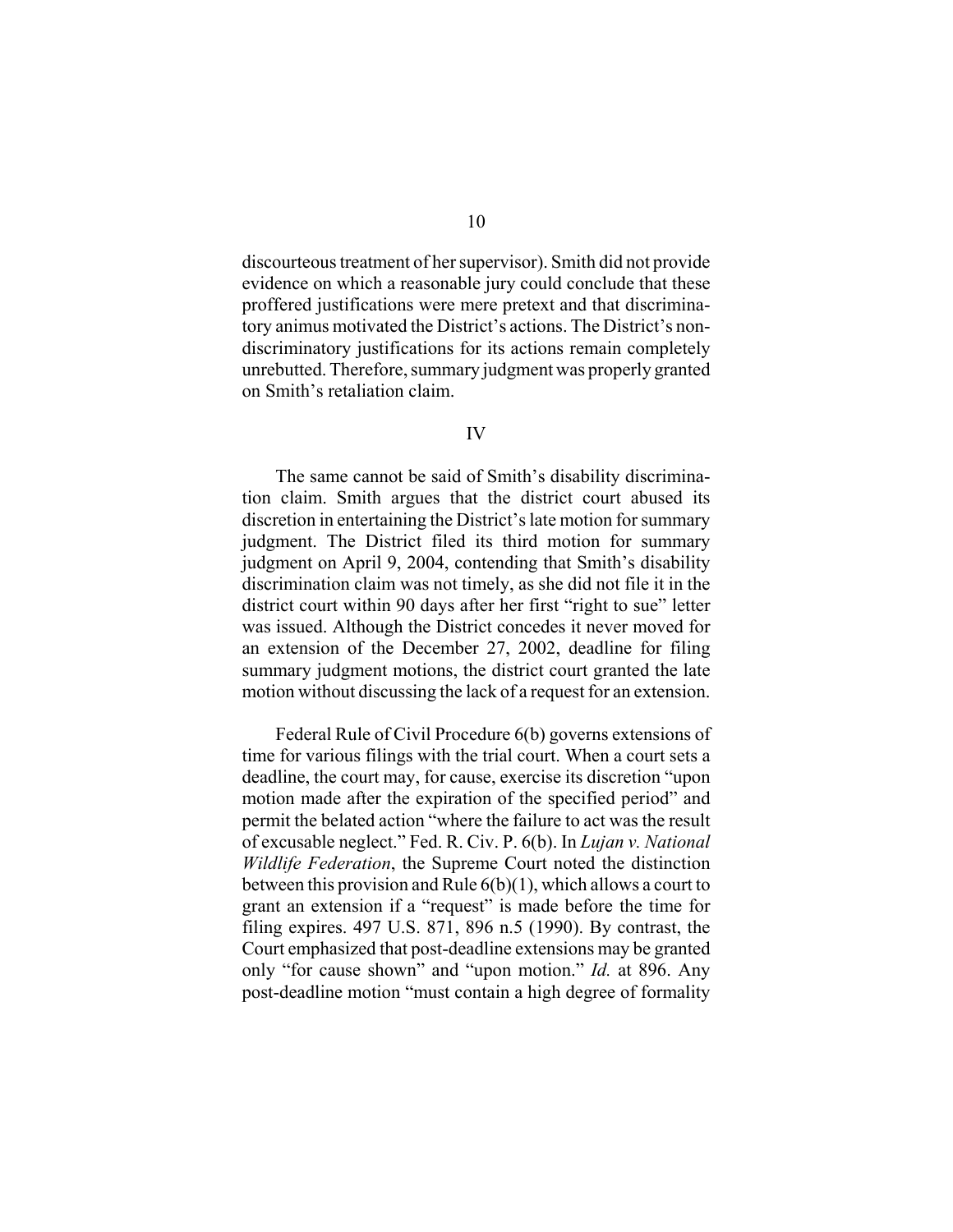and precision, putting the opposing party on notice that a motion is at issue and that he therefore ought to respond." *Id.* at 896 n.5. We review the district court's decisions under Rule 6(b) for abuse of discretion. *See In re Vitamins Antitrust Class Actions*, 327 F.3d 1207, 1209 (D.C. Cir. 2003).

We have been quite deferential to Rule 6(b) decisions in the past, even affirming a deadline extension that was granted without a formal finding of excusable neglect when the court found no prejudice to the other party.<sup>5</sup> *See Yesudian ex rel. United States v. Howard Univ.*, 270 F.3d 969, 971 (D.C. Cir. 2001). In *Yesudian*, however, we found that the Rule 6(b)(2) motion requirement may have been satisfied by a memorandum

 $5$ The danger of prejudice to the other party is one of the factors to be considered in making a determination of "excusable neglect." *SeePioneer Inv. Servs. Co. v. Brunswick Assocs. Ltd. P'ship*, 507 U.S. 380, 388 (1993) (construing Bankr. R. 9006(b)); *see also Yesudian ex rel. United States v. Howard Univ.*, 270 F.3d 969, 971 (D.C. Cir. 2001) (applying the *Pioneer* analysis to Rule 6(b)). Other factors to be considered in this equitable determination include "the length of the delay and its potential impact on judicial proceedings, the reason for the delay, including whether it was within the reasonable control of the movant, and whether the movant acted in good faith." *Pioneer*, 507 U.S. at 395. Although the district court did not make a formal finding of excusable neglect, we note that the *Pioneer* factors would not have supported the district court's acceptance of the District's late motion, even if the District had filed a formal request for an extension. First, the district court found Smith would suffer prejudice from the District's late filing; the award of costs and attorney's fees was aimed at remedying the prejudice. Second, the length of the delay was well over a year, not just a few days. Third, the District did "not even attempt to justify . . . ignoring the deadlines"; no reason for the delay was presented. *Smith III*, 2005 WL 488824, at \*3. Only one of the four factors—that the District did not appear to act in bad faith—supports the court's decision.